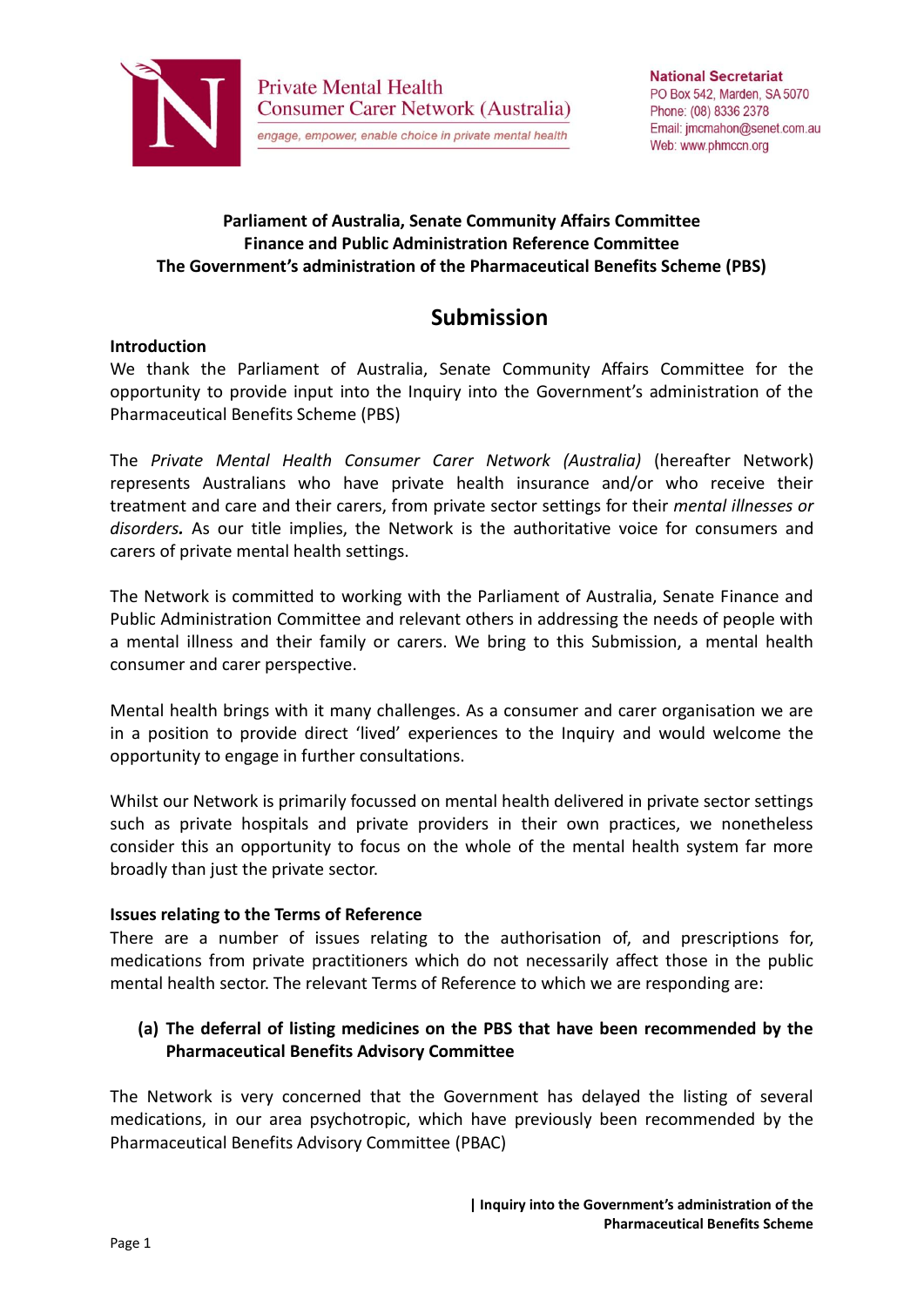The cost of non-PBS listed medication will most often be beyond the financial reach of the patient and, in desperation, the patient may be required to switch to an alternate (but possibly less useful and with greater side effects) medication listed on the PBS. Consequently, risks to their health may in fact be increased.

## **(d) Any impacts on the future availability of medicines in the Australian market due to such deferrals**

The Network is very concerned that the Government has adopted a stance that drugs will be added to the PBS as a consequence of no other treatments being available for a particular condition or disease. The Government has taken this action despite the PBAC's recommendation, in what appears to be a purely cost-saving measure.

# **(f) The financial impact on the Commonwealth Budget of deferring the listing of medicines**

As a result of a mental illness or disorder, many people are disadvantaged in their ability to find and retain meaningful paid employment on a long term basis. Through no fault of their own, many survive on the Disability Pension or worse, suffer a homeless existence. This results in severe financial hardship.

Practitioners must feel a great degree of frustration knowing particular drugs would benefit their patients but, since they are not listed on the PBS and therefore not affordable for them, are unable to prescribe. From a consumer's perspective, this is unacceptable. Knowing that there are drugs available, but not within their reach.

Many psychotropic drugs have severe side effects which impact on overall health. Any alternate drug which offers the same therapeutic benefits without unacceptable side effects must be made available. If this means listing on the PBS, then this must follow.

The question of which will be the greatest long term cost must be asked; The long term medical management of physical conditions resulting from side effects and the cost to the health system and to the individual themselves, or the listing of a more appropriate drug, which in the first instance appear to be costly?

The processes of PBAC in recommending particular drugs for listing on the PBS are well documented and in a media release by Health Minister Nicola Roxon of 5 July, 2011 she stated that-

*"The PBAC is an independent, expert advisory body comprising doctors, other health professionals and a consumer representative and makes recommendation to the Australian Government about PBS listings after considering safety, clinical effectiveness and costeffectiveness of medicines for intended use compared with other available treatments.*